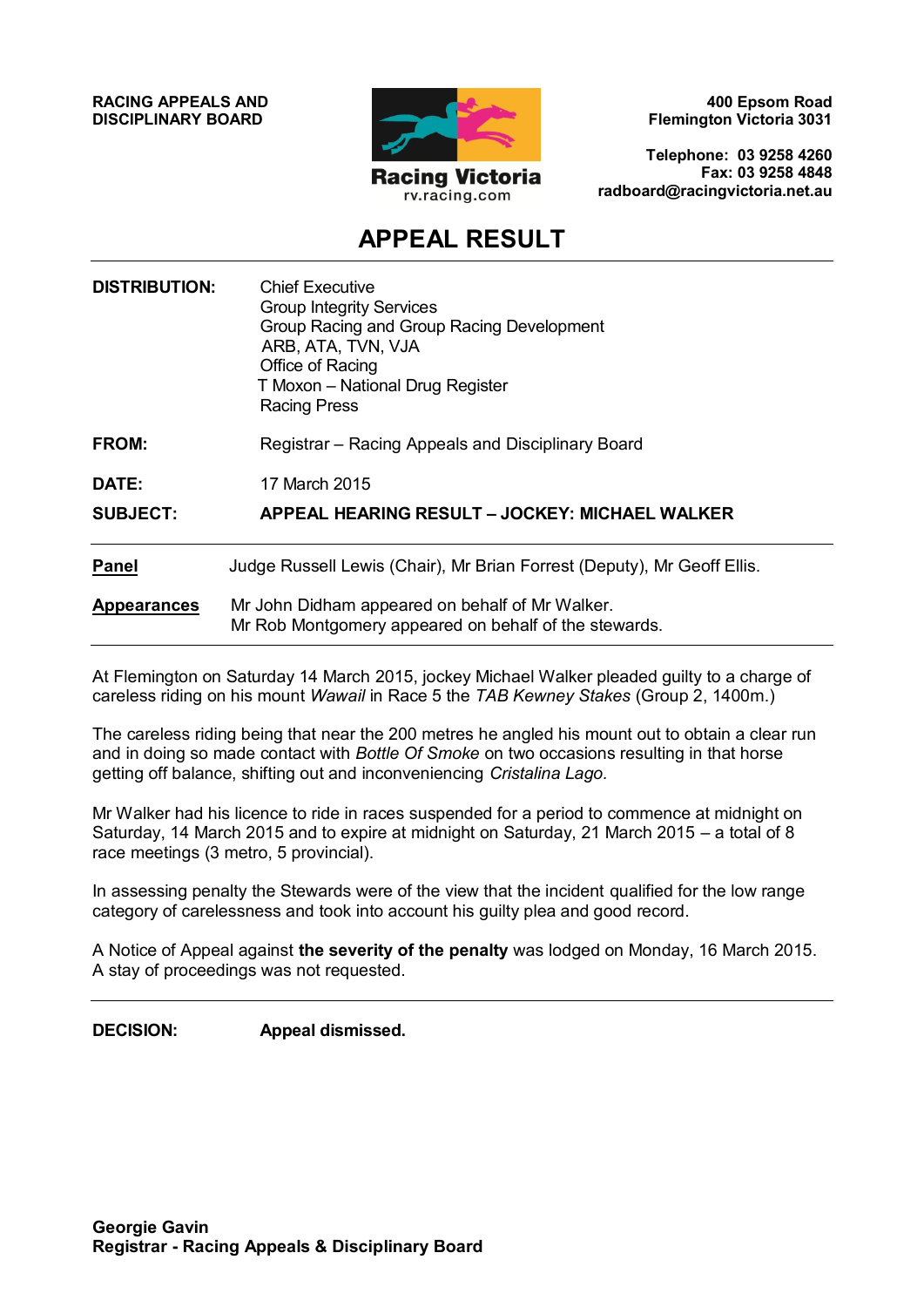# **TRANSCRIPT OF PROCEEDINGS**

#### **RACING APPEALS AND DISCIPLINARY BOARD**

 $\mathcal{L}_\text{max}$  , and the contribution of the contribution of the contribution of the contribution of the contribution of the contribution of the contribution of the contribution of the contribution of the contribution of t

#### **HIS HONOUR JUDGE R.P.L. LEWIS, Chairman MR B. FORREST, Deputy Chairman MR G. ELLIS**

#### **EXTRACT OF PROCEEDINGS**

#### **DECISION**

### **IN THE MATTER OF THE TAB KEWNEY STAKES (GROUP 2) OVER 1400 METRES AT FLEMINGTON ON 14/3/14**

#### **JOCKEY: MICHAEL WALKER**

#### **MELBOURNE**

#### **TUESDAY, 17 MARCH 2015**

MR R. MONTGOMERY appeared on behalf of the RVL Stewards

MR J. DIDHAM appeared on behalf of the Appellant